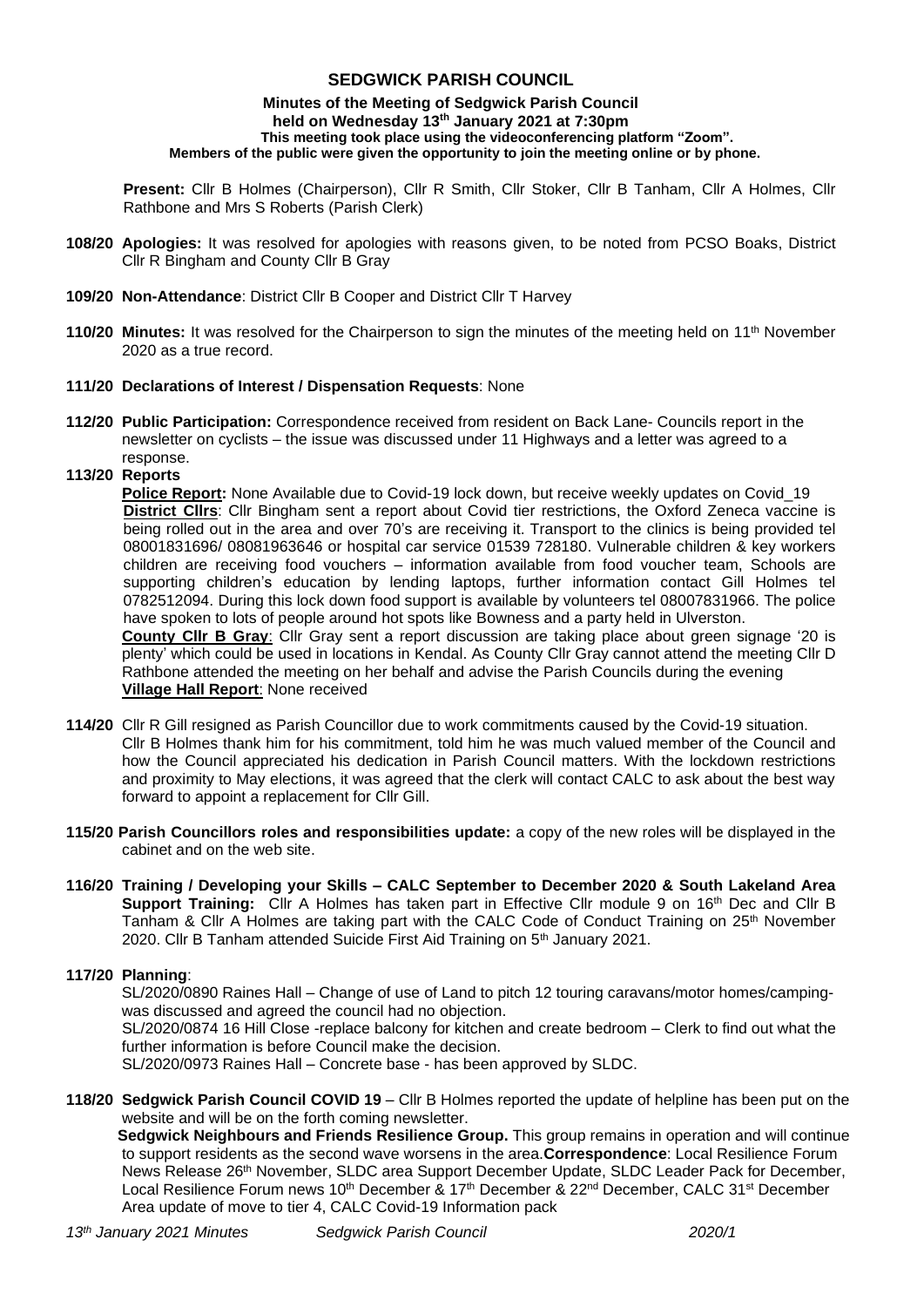# **119/20 Highways/Footpaths**

- The Highways report was presented by Cllr Stoker. All previous faults are logged, and it was noted a further large pothole was to be reported by the River Kent. Cllr Holmes agreed to report it.
- Victoria Upton from CCC Highways department has replied to our letter regarding pedestrian safety where the footpath crosses Back Lane. Extending the speed limit is not recommended but road markings and a beware of pedestrian sign would be investigated by CCC.
- Since the last meeting, we have received various responses to our submission to the Police Commissioner and Cumbria Highways. Issues have also been passed to the CRASH team (South Cumbria Roads and Safer Highways) whose chair PC Jackson has responded personally.
- 20mph limit **-** resident requests to introduce a limit were considered at the CRASH meeting however, the aqueduct is seen as a highly effective speed calming measure. 5 collisions in 10 years but only 1 in the last year have been reported. The CRASH meeting concluded "There is nothing at present which would demand a lowering of the speed limit" Council expressed disappointment at this outcome and agreed to question it. Cllr Tanham raised the point the village has no footpaths, only 1 road light and that this had not been taken into consideration and to say the aqueduct was a speed deterrent was not acceptable considering these factors. Concerns over the lack of pavements, the safety of people using the village hall, lack of lighting and the danger to pedestrians elsewhere in the village where motorists speed up, were also factors and this would be communicated to PC Jackson. Cllr Holmes will send a letter to him. **Residents are reminded to report incidents to the Police, so they have the correct data**. Cllr Rathbone suggested that the Council request a green sign stating '20 is plenty', this is easier for the highways department to justify. He informed the Council to contact Mo Dooz at Cumbria Highways to request this signage and any problems to come back to Cllr Rathbone. Cllr Holmes agreed to contact Mr Dooz.
- PC Jackson has suggested that residents form a community speed watch group to monitor traffic he has offered training. Council agreed to investigate if this is feasible and report back at the next meeting.
- Safety at the aqueduct highways have agreed to improve signage on the north side by the addition of a sign closer to the aqueduct.
- Carex Farm Crossroad safety Victoria Upton has responded to requests by saying that engineering works to straighten road are not viable, but they have agreed to improve signage and will investigate whether additional markings or repositioned signs would help.
- Pedestrian and Cyclists at Back Lane and throughout village PC Jackson has responded to concerns over cyclist and pedestrian safety by saying "The police are going to place out more warning signs in the new year once the new message has been approved as it's a bit more than the give cyclists space signs. Some will appear in and around the area and hopefully road users will take more care." Cllr Rathbone agreed to speak to Kendal cycle club about this issue.
- CCC are trying to increase their budget and funding maybe available for SIDS, which Sedgwick may be able to apply for in the longer term.
- Use of Sedgwick as a rat run the CRASH team responded "Unfortunately, we cannot do anything about motorists using the road as a rat run as its not illegal."
- Gritting: the roads had not been gritted last Monday because the local service was unable to safely grit as it was too cold. There was an accident at the bottom of Cooper Hill because of the ice. The SLDC recycle lorry crashed on a gritted road because of black ice on the same day.

# **120/20 Playground /Millennium Field**

- 1. Monthly Safety Report: Cllr Stoker reported the playground hand sanitizers have been replaced, bin emptied, equipment checked over all ok. David Willacy has agreed to repair the rotten wood on the tree house slide and Cllr Stoker would ask Mr Willacy who the contact was who emptied the grass cuttings bin as it was full. The annual cleaning of equipment will take place in a few months and new goal posts erected by Cllr Stoker.
- 2. Update on Covid-19 5/1/21 lockdown implications reported by Cllr B Holmes. The children's play area can remain open, but the adult gym equipment was closed. All Covid-19 measures are in place and risk assessment updated. The adult gym equipment has been cordoned off and signage displayed that this equipment cannot be used during lock down.
- 3. Monkey Puzzle Tree has been planted but the rabbits have been eating it, Cllr Stoker will fence /net the area around it as soon as possible.

# **121/20 Canal**

- a) The monthly safety check by Cllr Gill was discussed. There are no new issues and he recommended further delaying the small wall repair until after the felling is carried out.
- b) Cyclists using the Canal Path this has increased significantly since the lock down restrictions have been in place. All "No Cycling" signs are in position and cyclists should not be using the footpath.
- c) Woodland Management: the Canal Woodland Consultant Arboriculturist A.Hearn has confirmed receipt of the felling licence. The Clerk to has contacted the contractor to arrange a start date. He has agreed to